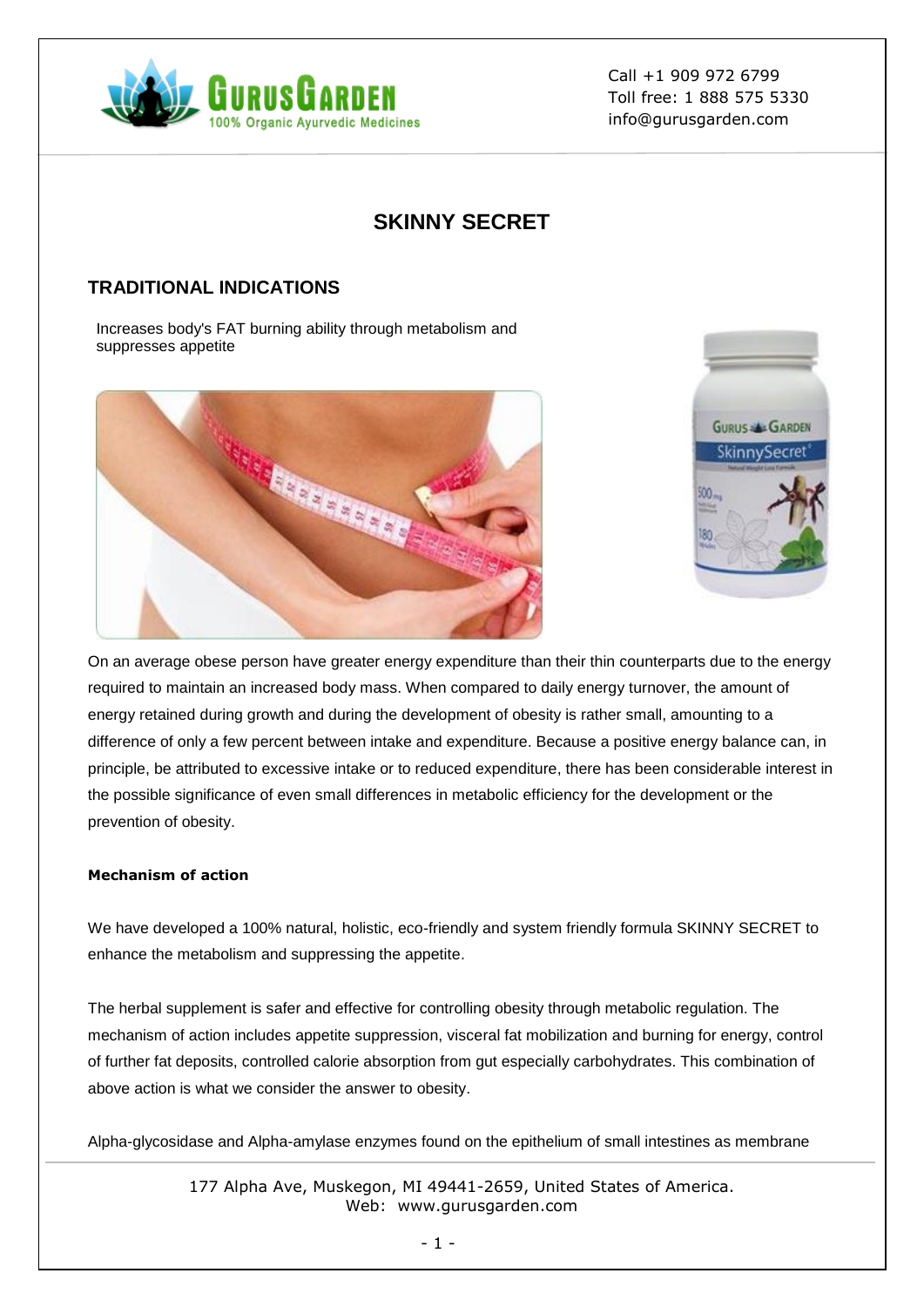

bound. They catalyze the cleavage of glucose from disaccharides. These two enzymes are partially blocked by two herbal alkaloids. Hence a good amount of carbohydrates are not absorbed, this contributes to combat obesity by reduced calorie absorption.

Also the HCA-inhibiting lipogenesis, increasing lipid oxidation, and reducing food intake.

Skinny Secret relaxes blood vessel smooth muscles via increased cAMP synthesis, helping to reduce high blood pressure, by reducing resistance to blood flow.

Congestive Heart Failure - as a therapeutic intervention in congestive heart failure Forskolin has been shown to activate the enzyme adenylate cyclase, which increases production of cyclic adenosine monophosphate (cAMP) in heart muscle cells (cardiac muscle). Epinephrine has a similar effect on increasing cAMP. Increased levels of cAMP in turn, increases the ability of the heart muscle to produce ATP, which is the energy required for heart muscle contraction and optimal force of muscle contraction with each beat (increased stroke volume). Forskolin also relaxes the artery wall, decreasing blood pressure and thus, preload stress on the heart muscle. All of these effects appear to be mediated via increased cAMP synthesis, which acts as a secondary messenger on various cellular processes that manifest the stated outcomes.

Hypertension as mentioned, Forskolin relaxes blood vessel smooth muscles via increased cAMP synthesis, helping to reduce high blood pressure, by reducing resistance to blood flow.

Platelet Function Forskolin antagonizes the action of platelet-activating factor (PAF) by interfering with the binding of PAF to receptor sites on cells. In turn, this reduces platelet stickiness as well as smooth muscle contraction of blood vessels and bronchiole air passageways. Once again, these effects are mediated through increased synthesis of cAMP.

Recent evidence suggests that supplementation with Coleus Forskohliimay help to reduce body fat in overweight adults. As with other substances that increase cAMP (caffeine, adrenaline, ephedrine, epinephrine), Forskolin enhances the breakdown and release of fat from fat cells. The synthesis of cAMP in fat cells initiates a chain events that results in hydrolysis of stored triglycerides by hormone sensitive lipase enzyme, with the subsequent release of free fatty acids and glycerol from fat cells.8,9,10 Unlike ephedrine and other central nervous system stimulants, Forskolin does not stimulate the nervous system.

Gymnemic acid in the formulation has also been found useful against obesity, according to recent reports. This is attributed to the ability of gymnemic acids to delay the glucose absorption in the blood. The atomic arrangement of gymnemic acid molecules is similar to that of glucose molecules. These molecules fill the receptor locations on the taste buds thereby preventing its activation by sugar molecules present in the food,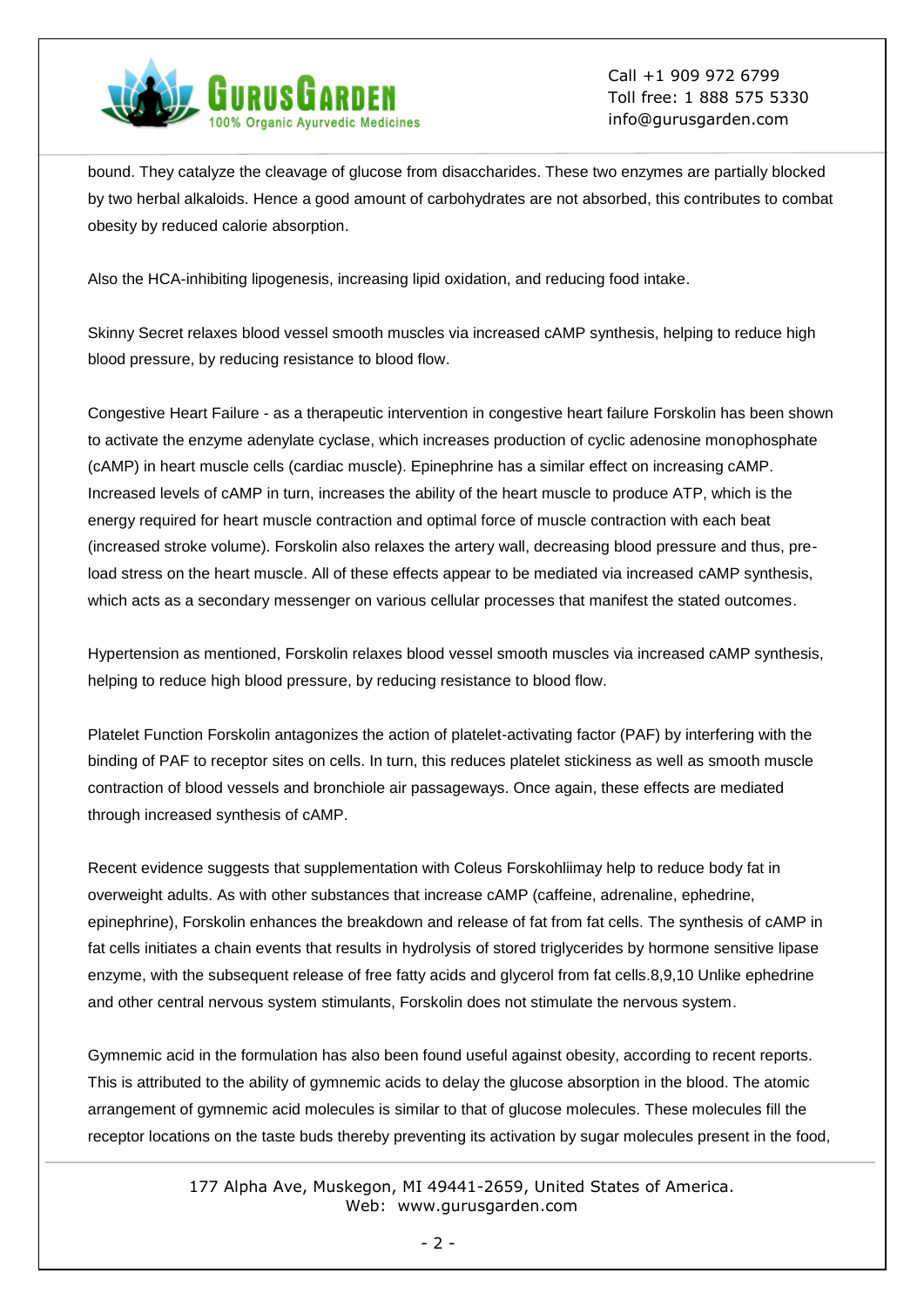

thereby curbing the sugar craving. Similarly, Gymnemic acid molecules fill the receptor location in the absorptive external layers of the intestine thereby preventing the sugar molecules absorption by the intestine, which results in low blood sugar level.

#### **Reduced Calorie Absorption**



Visceral Lipase enzyme is targeted and hence fat from viscera is mobilized for burning to release energy. Citric acid cycle enzymes are affected negatively for gluco-neogenesis. Further fat formation from Acetyl coenzyme A is checked. In the same time energy is sufficient in the body as the fat is burning continually. Natural antioxidants, minerals and micro nutrients are supplemented for stomach and liver protection.

The herbs in the supplement contain Pregnane Glycosides which are believed to block the activity of Citrate Lyase. By blocking this enzyme further formation of fat in the body is reduced. Again the herb blocks another enzyme called Malonyl Coenzyme A. By blocking this enzyme, fat formation is further blocked and the body is forced to burn its fat reserves. This accelerates the rate of fat loss by the body.

The Pregnane Glycosides in the herb also inhibit the appetite centre of the hypothalamus. Such a combination of natural ingredients could bring very good therapeutic results in reducing both body weight and size. Transabdominal and mid arm circumference can be measured to monitored this effect within 30 days usage of SKINNY SECRET.

#### **Let's look at an example of a successful no-diet weight loss program.**

A 45-year-old woman complains that she has gradually put on 12 pounds over the past year. In the last month, she's faced a stressful work deadline and added another 4 pounds to her frame.

This individual's goal is to lose the 16 pounds she has gained. Since her weight has been gradually increasing, she knows that she is consuming more calories than she is burning, especially with her sedentary job. She decides that a weight loss of 1 pound per week (equal to a deficit of about 3,500 calories, or cutting 500 calories per day) would be acceptable and would allow her to reach her goal in about four months.

She decides to make some changes that will allow her to cut back an average of 250 calories per day.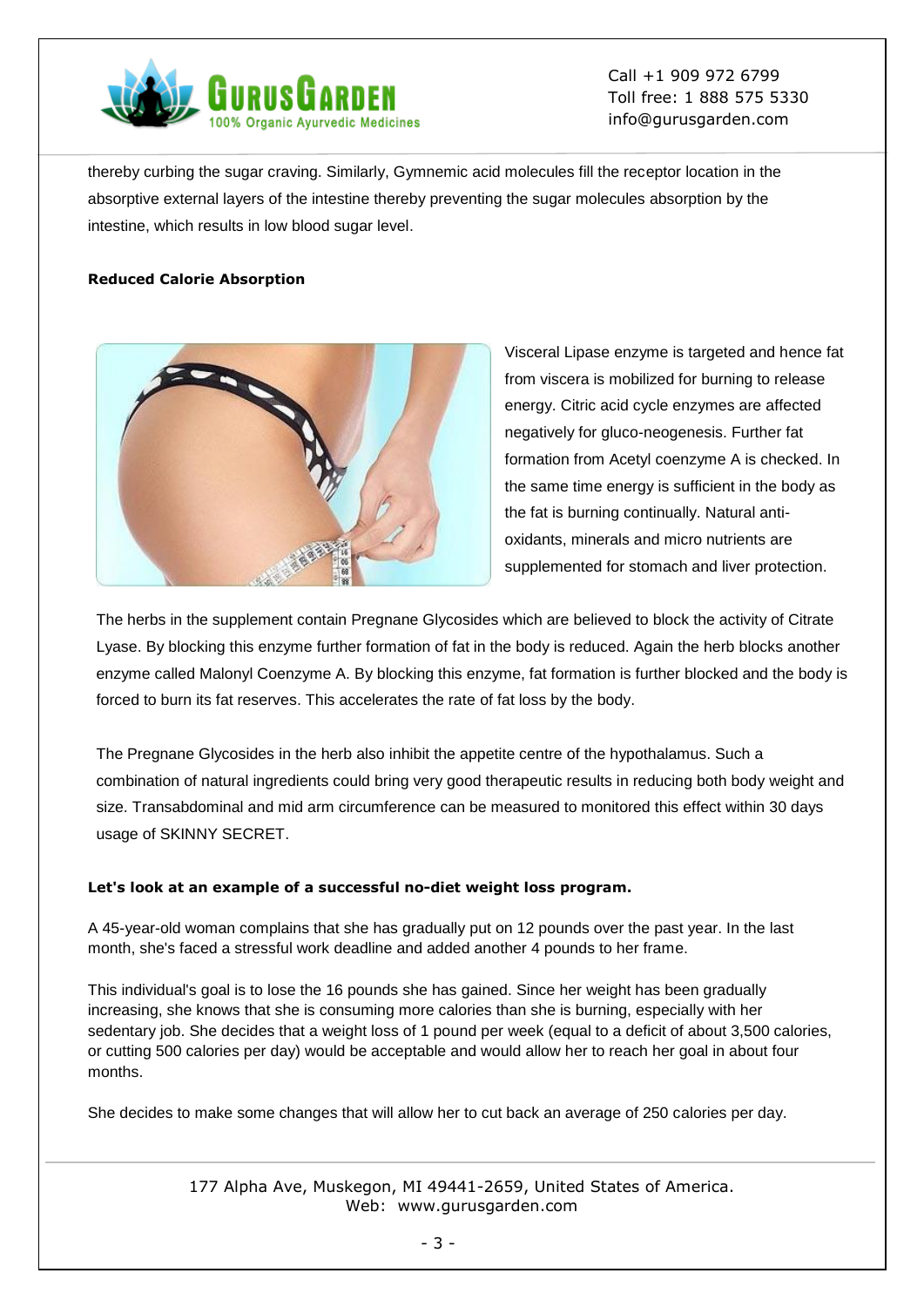

- Skipping a large glass of sweetened iced tea will save about 200 calories.
- Substituting mineral water for the cola she regularly drinks during meetings can save another 150 calories.
- Foregoing her morning muffin snack (or eating only half a muffin) can also save 250 calories or more. To reach her goal of a 500-calorie-per-day savings, she adds some exercise.
- Getting up early for a 20-minute walk before work and adding a 10-minute walk during her lunch break add up to a half hour of walking per day, which can burn about 200 calories.
- On weekends, she plans to walk for 60 minutes one day and spend one hour gardening the next day for even greater calorie burning. If walking for 60 minutes is too much, two 30-minute walks one day would burn the same number of calories.
- Twice per week she plans to stop at the gym on the way home from work, even if only for a half hour of stationary cycling or swimming(each burning up to 250 calories).

By making just some of the dietary cutbacks mentioned and starting some moderate exercise, this individual can easily "save" the 3,500 calories per week needed for a 1-pound weight loss, leading to a healthy rate of weight loss without extreme denial or deprivation. Furthermore, her changes in diet and lifestyle are small and gradual, modifications that she can maintain over time.

#### **6 tips for successful weight loss**

- 1. The desire to lose weight must come from the individual. If you're truly ambivalent about making changes in your lifestyle or are doing this to please someone else, you're likely to fail. When making changes, decide what's right for your lifestyle. Your best friend's diet and exercise plan may be completely wrong for your habits and interests. The key is to find a system that works for you.
- 2. Don't blame yourself if you aren't perfect. If you once fail at your attempt to curtail your overeating, it doesn't mean you are a failure at weight control and that you should just give up. Accept that you made a poor choice, but don't let that poor choice influence the rest of your plan. The same holds true with exercise. Skipping a few workouts doesn't mean you can't get back on track. Weight control does not involve making perfect choices all the time, rather it's about attempting to make good choices more often than poor ones.
- 3. Avoid surroundings where you know you're tempted to make poor food choices. Everyone has a time when we're most likely to overeat, whether it's the morning coffee break or after-work gathering with friends. Try to plan other activities or distractions for those times, or plan in advance how you're going to handle them and stick to it.
- 4. Surround yourself with people who support your efforts. Even our good friends can knowingly or unknowingly sabotage weight-loss attempts. Spend time with those people who will not pressure you to make poor food choices.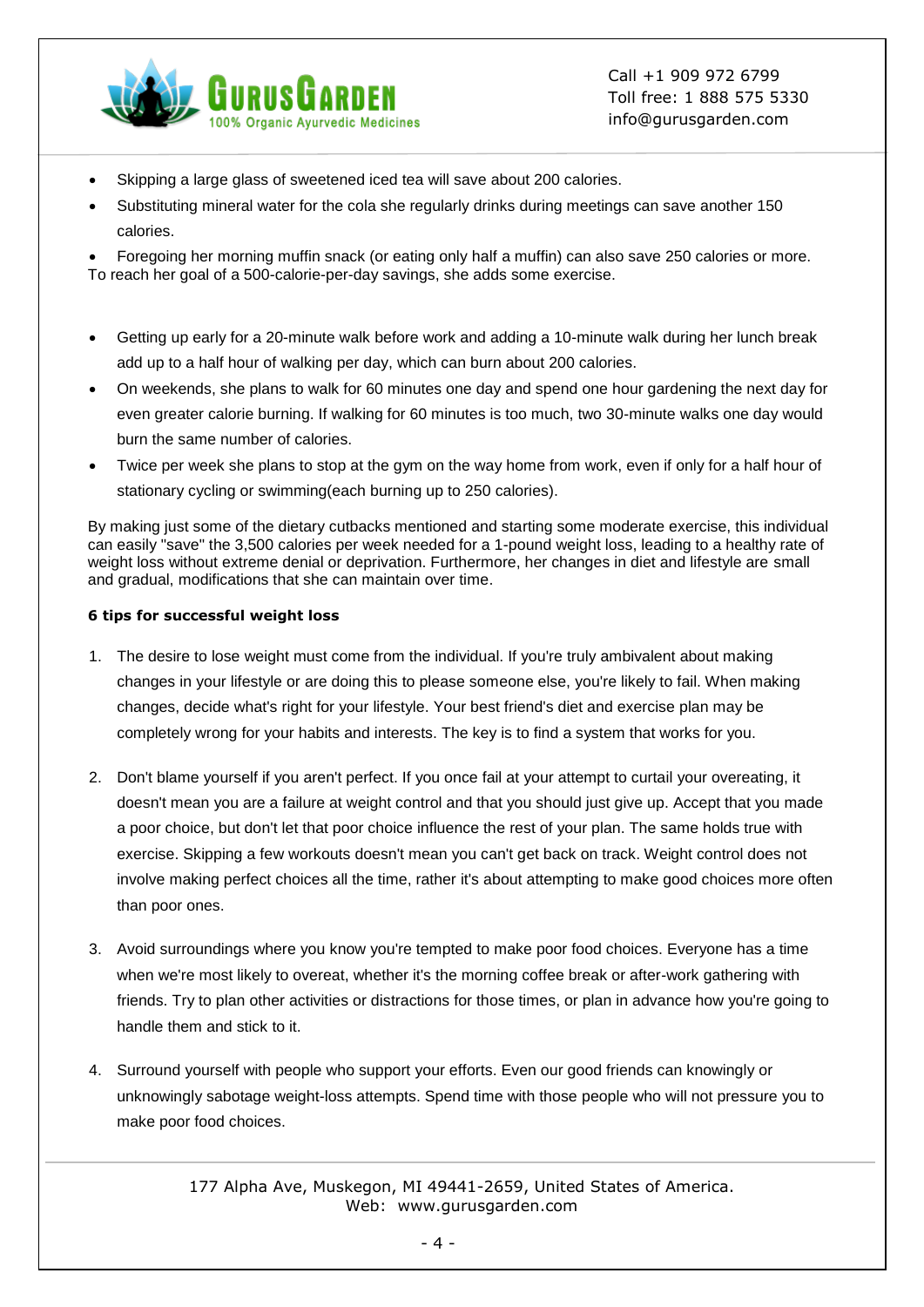

- 5. Stock your pantry and refrigerator with healthy foods. Get rid of the high-calorie, low-nutrition snacks like chips and candy. But don't forget to have plenty of healthier options available as well, such as popcorn (hold the butter, try Parmesan cheese sprinkles), low-fat cheese and yogurt, fruit, instant cocoa without added sugar, sugar-free popsicles or puddings, or whatever appeals to you when you're hungry for a snack.
- 6. Set small goals and focus on these rather than the "big picture." Decide where you want to be in a week or in a month, rather than focusing on the total amount of weight you'd like to lose.

### **ABOUT SKINNY SECRET**

Obesity is a medical condition in which excess body fat has accumulated to the extent that it may have an adverse effect on health, leading to reduced life expectancy and increased health problems.

Enhanced lifestyle due to the technology development has attributed "machine assisted life" that reduces calorie burning through muscular efficiency. Obesity is most commonly caused by a combination of excessive dietary calories and lack of physical activity. Obesity increases the likelihood of various diseases, particularly vascular endothelial disorders leading to cardio vascular accident, diabetes mellitus, fatty liver, hyperlipidemias, arterial hypertension, lower limb joint diseases (osteoarthritis), breathing difficulties during sleep and social depression.

### **DOSAGE and DIRECTIONS**



For Adults 18 yrs or above, two (2) Capsules twice daily (every 12 hours), in empty stomach with lukewarm water.

For best results, no food should be taken 30 minutes before or after taking SKINNY SECRET.

### **INGREDIENTS**

| <b>Supplement Facts</b><br>Serving Size: 2 Capsules (500 mg each)<br>Servings per container: 60 |                   |         |
|-------------------------------------------------------------------------------------------------|-------------------|---------|
| Each Serving contains                                                                           |                   | $96$ DV |
| Emblica Officinalis                                                                             | $10 \text{ mg}$ . | $\ast$  |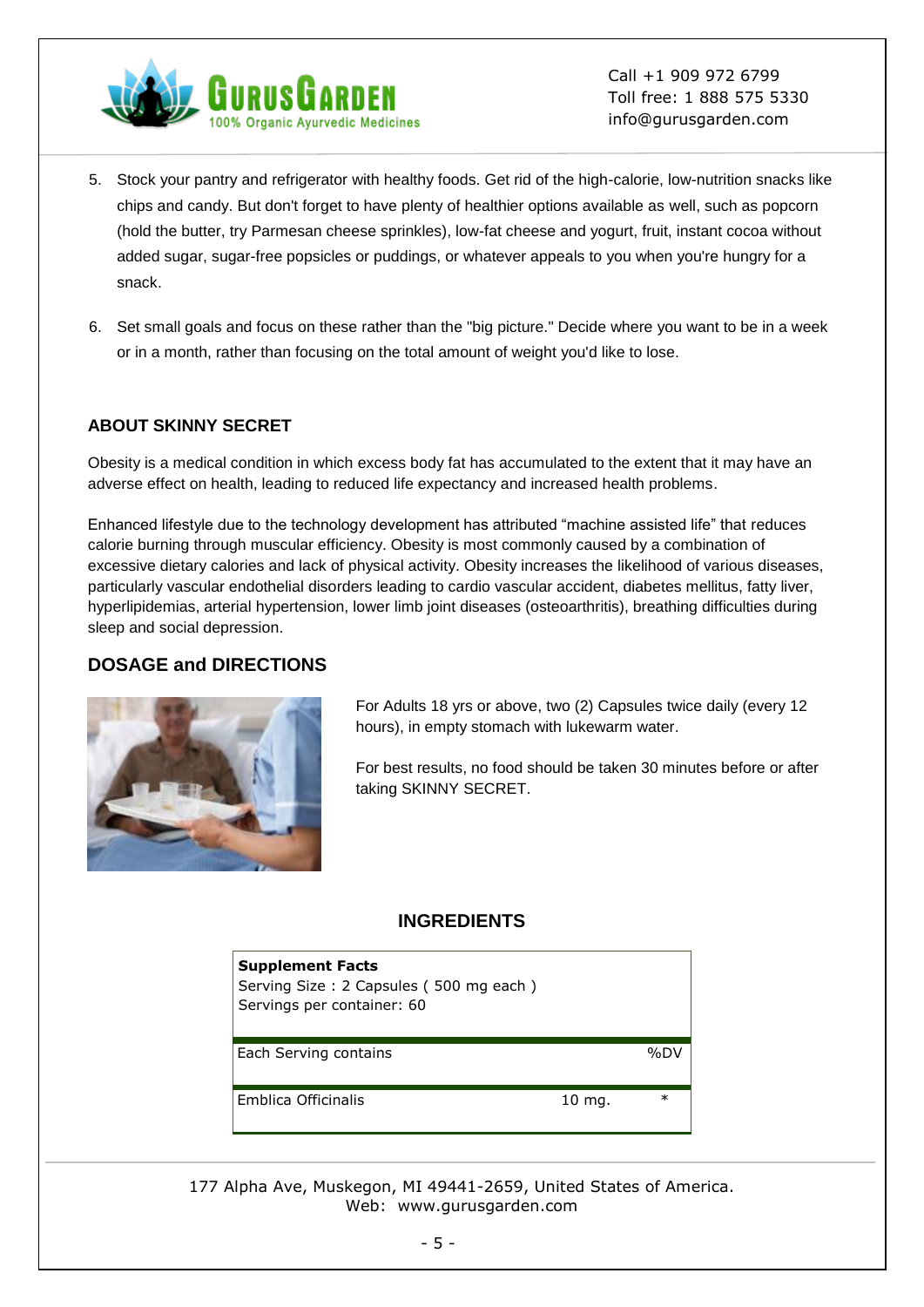

| Caralluma Fimbriata                 | 240 mg.           | $\ast$ |
|-------------------------------------|-------------------|--------|
| Coleus Forskohlii                   | 80 mg.            | $\ast$ |
| Camellia Sinensis                   | 80 mg.            | $\ast$ |
| Commiphora Mukul                    | 80 mg.            | $\ast$ |
| Piperine                            | $10 \text{ mg}$ . | $\ast$ |
| * Daily value (DV) not established. |                   |        |

# **TESTIMONIALS**

First of all, I have to thank Skinny Secret MOST of all for helping me to walk without a cane. My knee joint was very damaged and I was in severe pain. All of this was due to the fact that I was so overweight. I couldn't walk freely at all without someone's help. My doctor told me that losing weight was the only way to help my knee because my current weight was putting too much pressure on the joint. I try to only use natural medicines for any ailment that I have. I have tried almost every natural formula on the internet but I have continuously been disappointmed. I was discussing my frustration with one of my friends and she told me about your product Skinny Secret. I was skeptical of course because at this point I had already wasted so much money and time on other products thatclaimed to work but did not. I took a chance only because my friend had lost so much weight on it and really believed in it. I am veryhappy that I took that chance. The results were unbelievable! I am proud to say that I have now lost a total of 90 lbs in only 5 months. The weight loss was gradual at first but still I was encouraged by it so I continued. I feel better than I have in a very long time thanks to you and your product. I feel lighter, more confident, energetic and I am now walking without a cane and need no assitance at all. Now I keep your product in my house at all times and take a very low dose for maintenance. I eat whatever I want and I don't gain weight! A million thanks to Skinny secret and your team on the site for being so supportive through this whole process.

Marianne Bachmeier New York

This product blew my mind! I have to tell you that it's the best weight loss remedy I have ever used. In contrast to other weight loss products, I don't feel hyper from it at all. I used "Skinny Secret" for only a month and already lost 15 lbs. I am so happy with it that I had to write to you and express my gratitude.

On June 23rd of 2010 I was in an accident and fractured both my legs. I bedridden for almost 7 months. It was a very difficult thing for me because I am normally a very active person. I spent most of the time in bed, as I couldn't use my legs. All I could do was watch TV , read and talk on the phone. I did a tremendous amount of snacking with no activity. The result was me gainig a great deal of weight. I am 20 years old and I am 5'7. I ballonned up to almost 215 lbs! esulting put up my weight. I was miserable and felt there was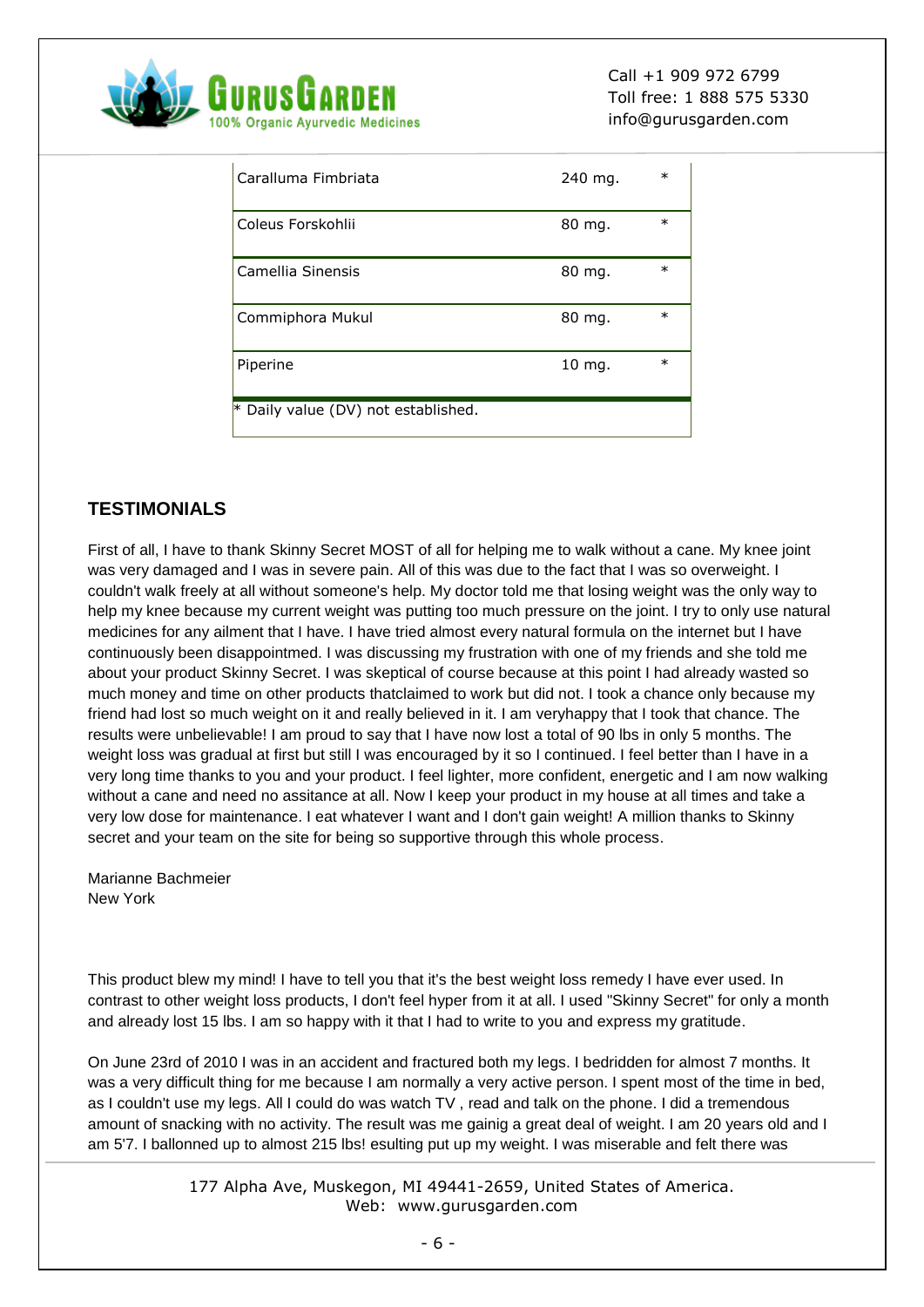

nothing I could do about it.

When my legs were finally healed enough for me to get out of bed and start getting active again, My Indian buddy suggested that I try some Yoga and some herbal supplements to lose the weight. The Yoga was just too difficult for me because my legs were not back to normal yet. I tried using over the counter weight loss drugs but the only result was me feeling jittery and a constant racing heart. I knew this could not be good for my health. I found Skinny Secret while surfing the internet for natural weight loss solutions. The testimonials on the website encouraged me to try Skinny Secret and I asked my Indian buddy to check it out. He was familiar with the Chavarcode family name and told me how well known you were in India for your Aryuvedic medicine. That was all I needed to feel confident in placing my first order. In the first month alone, I lost 15 lbs and I am still losing weight. I have no side effects at all . It has really been a pleasant surprise.

I am writing a testimonial only because I really believe in your product and feel very comfortable recommending it. On the internet you see countless "remedies" for weight lost but this is a real deal. Skinny Secret is the safest and most effective product that I know for losing weight.I strongly recommend it.

Michael Bayer Nashville, Tennessee

During my pregnancy, I gained a lot of weight . I ate whatever I wanted and didn't think twice about it. When I finally delivered my son by C-section, it was the happiest time in my life. But underneath it all, I just didn't feel good about myself because I couldn't take the weight off. I wasn't able to exercise because the C-section and I never wanted to go anywhere public with my husband because I couldn't fit into any of my clothes. It was a very hard time for me and I had lost a lot of confidence in myself. Finally, I resorted to taking weight loss pills from the pharmacy and also tried to control my diet. The pills were horrible. I was aggitated all the time and feeling very over stimulated. It even interfered with my interaction with the baby. I just could not use them anymore.

I found Skinny Secret ion the internet just by chance. It was all natural and every testimoniall that I read said that it had no bad side effects. So I decided to give it a try although I wasn't very hopeful. In the first week on skinny Secret I lost 5 pounds right off the bat. It helpedto decrease my appetite with absolutely no aggitation at all. I was back to my old self again and losing weight at the same time.

Now, I've been on Skinny Secret for almost 3 months and I just placed a new order. I have already lost a total of almost 50 pounds and I feel wonderful. I love Skinny Secret because I can eat whatever I want and still loss weight. The bonus is that is 100% natural. My weight loss has been fast and stable and I am excited to continue untill I reach my goal weight. I highly recommend Skinny secret for effective and safe weight loss for anyone and especially new Moms that feel like I felt.

Janet Foster Philadelphia, PA

This is the first testimonial that I have ever written in my life! I want to thank you for this incredible weight loss supplement. I have lost over 40 pounds over only a five month period of time. I am totally amazed! I have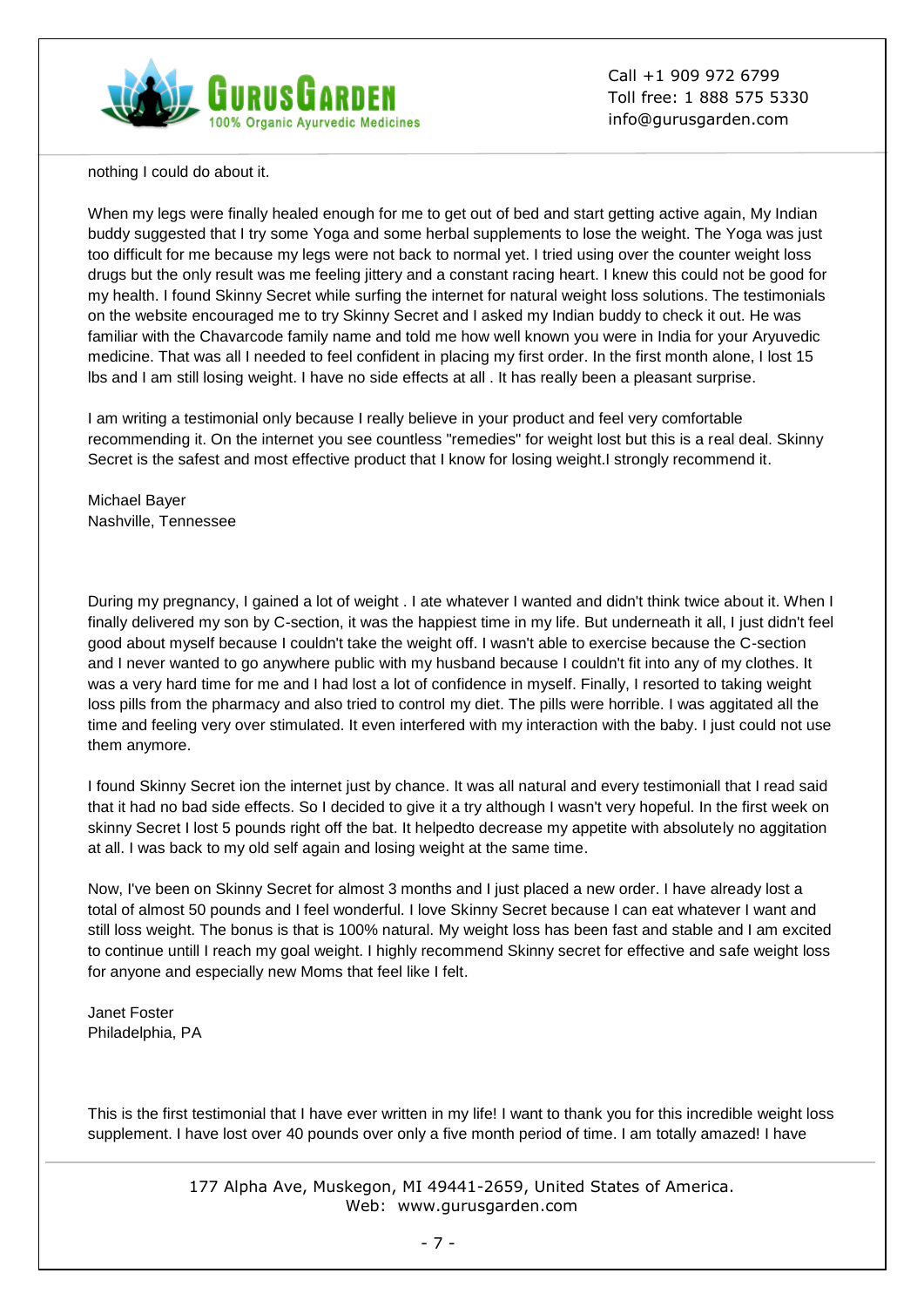

also lost over 5 inches in my waist and 2 inches from my chest. I cannot express to you how great I feel! I just ordered more and for the first time, I was happy to spend money on a product

I have battled with my weight for over 8 years. It was a constant source of shame for me. I was never really happy with myself because of it. I heard about Skinny Secret from a friend who had lost a lot of weight on it. I had already tried many weight loss medications and even many herbal remedies. Some worked a bit but with too many side effects. Other didn't work at all. In the end , even when I did take some weight off, I would put it right back on. I lost all motivation and was just drained from trying everything with no success. I got to a point that I just accepted the fact that I was going to be overweight for the rest of my life. In the last few years, I spent thousands of dollars buying exercise equipment for my house. All of that money was wasted because I just couldn't take the weight off. Of course it is always good to exercise for Cardiovascular health etc but it was doing nothing for my weight.

In the past five months using skinny secret, I have accomplished more of my goal than I have in all of these years.I am more than happy to recommend Skinny Secret to anyone who knows the pain of being overweightlose weight. Thank you to Gurus Garden for creating Skinny Secret. This is the answer that I've been searching for and has changed my whole life.

Sharon Gordon, South Amboy, New Jersey

Coming out of college as a single mom with a large school loan debt, really took a toll on my personal life. I was totally overwhelmed and became severely depressed. I began over eating because of it and by my 24th birthday, I weighed just over 204 lbs. My pants size grew to a size 18-22. I thought I would never get back my shape again. It was a vicious cycle, the depression led to eating, the eating to weight gain and the weight gain to more depression.

A friend told me that she had lost 21lbs in only three months on Skinny Secret. I hadn't seen her in some time and couldn'y believe the difference when I did. I went home and ordered it right away.

The results for me have been life changing! I feel more energetic in my life . When I started noticing my weight dropping , I began to gain more confidence I still needed to overcome my binge eating habit but Skinny Secret helped me to do that. In total, I have lost 65 lbs. in only 6 months. I feel so good in so many ways.

Priscilla Marquez Miami, Florida

My wife and I are just finishing up with our 2rd bottle of the Skinny Secret that we purchased from your site. I just wanted to tell you how pleased we are with this product. There are no side effects, unlike others we have tried and it effectively curbs your appetite. We started losing weight naturally and with no effort. We both feel more energetic and confident about our appearance.

I have lost 33lbs so far and my wife has lost 38lbs. We are placing an order for another 6 bottles today and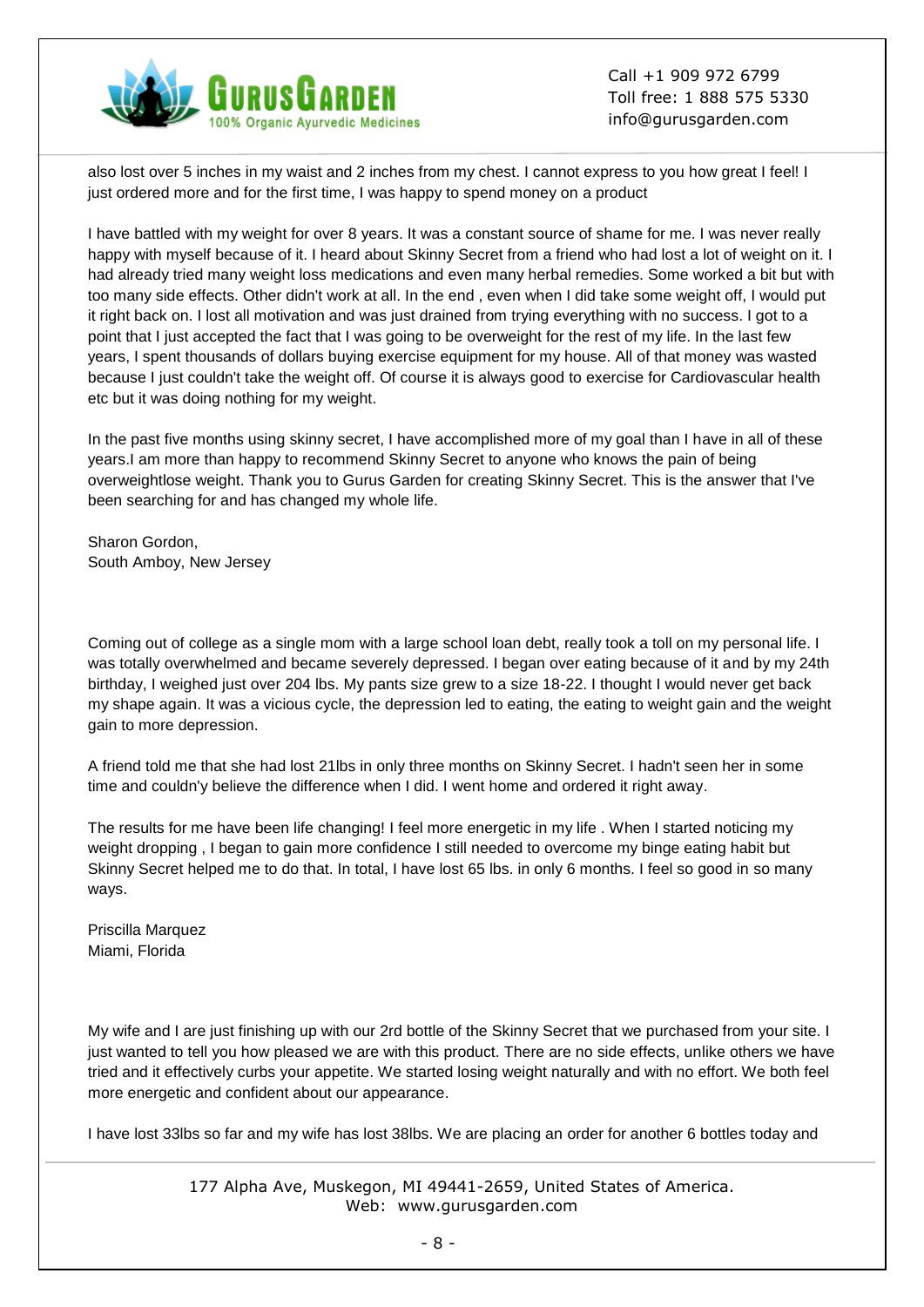

my sister in law and her husband are placing thir first order also. They are very excited to start because they see what it has done for us. We love your product and we recommend it to others all the time now. Thank you so much.

John Plant Columbus, Ohio

My name is Brooke and I am a journalist. I can't keep myself on a consistent daily schedule because of my crazy lifestyle. I put on a lot of weight over the last 2 years. My work clothes became very tight and my weight was starting to interfere with my job.

I was in search of a natural herbal supplement to help me take the weight off . I was looking for something affordable that would get me back to my original size. That's when I found the Skinny Secret. I've been taking it for the last 4 months and I can't get over how much weight I've lost without any side effect. I have lost 32 pounds in four months. I like that it is has been gradual because I know it's healthier that way. I've gone down a few dress sizes and I feel fabulous! I am very thankful to Skinny Secret because it has been easy and effective.

Brooke Eichmann Dallas, Texas

I started taking Skinny Secret a little over two weeks ago and I have already lost 8 pounds ! I haven't felt hungry and have had no side effects at all. It's been absolutely amazing! Thanks Skinny Secret!!

Robert Farewell Little Rock, Arkansas

I am the mother of 5 children and I am 43years old. I weighed 180lbs when I started taking Skinny Secret 2 months ago. My goal was to get down to 145 lbs. I can't believe I'm saying this butI have lost 20 lbs in 2 months!!! I feel so much more confident and I have more energy now to handle my children. I can finally fit into my "Thin Clothes" again! I am so thankful to Skinny Secret and Gurus garden for all the help. I love you guys!

Mary Gabriel, Havre, Montana

I would like to say thank you to Skinny Secret. I have been trying to lose weight for over 2 years without any success. I had a lot of extra fat around my midsection and stomach area and workouts were not doing anything for it. When I started taking the Skinny Secret in the beginning of January, my weight was 219 lbs. After 30 days, my weight went down to 198. Now it is February 24th and I'm at 184 lbs. This is very good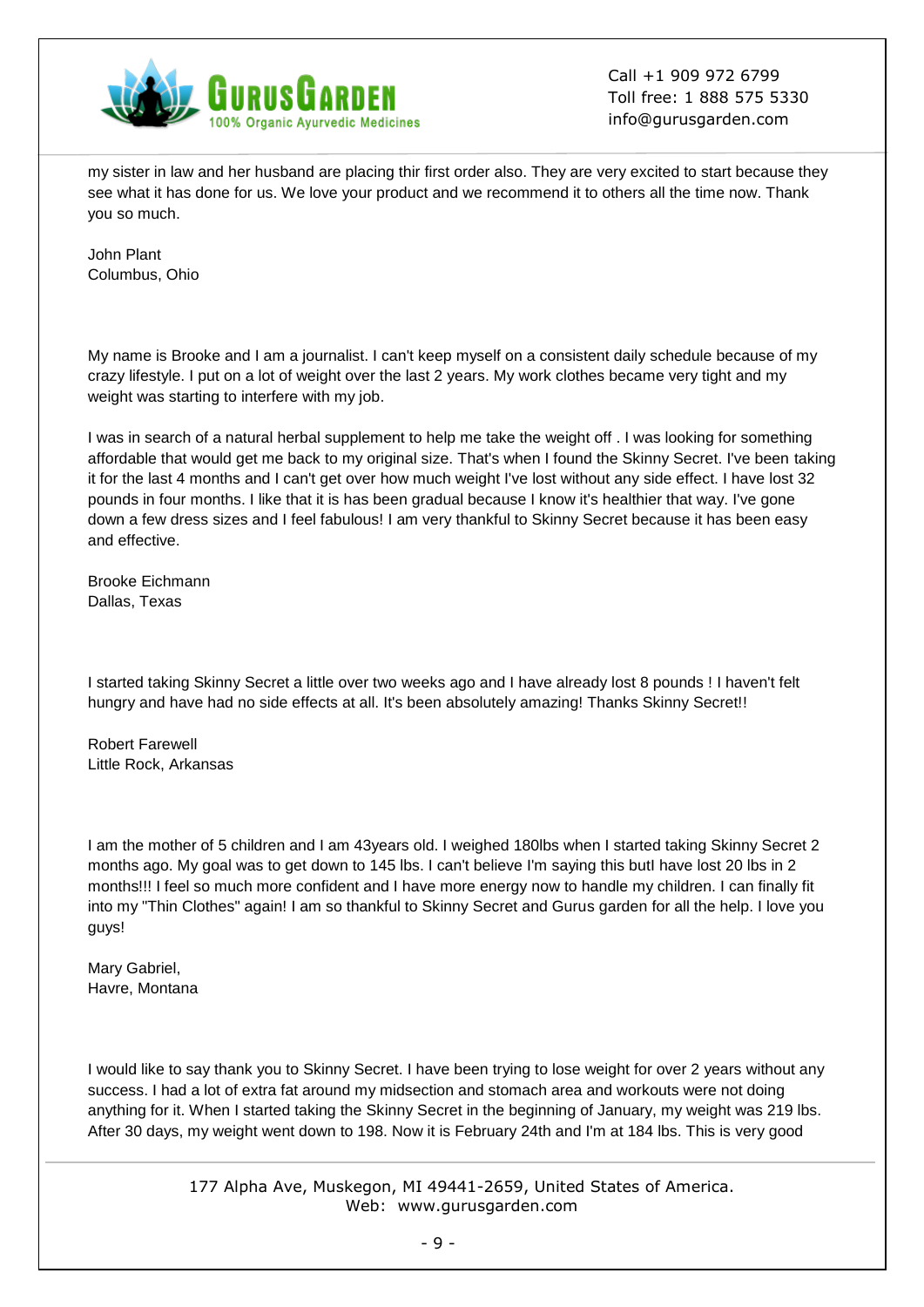

progress for me being that I'm also diabetic. I have been diabetic for 18 years and have always needed large amounts of insulin to stabalize me, but ever since I've been on Skinny Secret I have only needed half of the amount of Insulin than I have needed before. I'm not getting the same ups and downs in blood sugar throughout the day. This is alll so amazing to me because I only took Skinny Secret to lose weight. I had no idea that it was also possible to improve my diabeted. Also, the fact that there are no side effects. Is unbelievable because I am hypersensitive to Meds. I am still taking my prescription medication but I take those alongside of Skinny Secret. I really feel better than I have in many years. I have already recommended Skinny Secret to my friends and co-workers because there are no ifs, ands or buts about it, this stuff is incredible!

Jacquelyn Smith Beverly Hills, California

I ordered Skinny Secret after reading about it on your site. I've been taking it for a little over 3 weeks now and I've already lost 12 pounds. Within the first week of taking it ,I felt a lift in my energy level and my mood was better. I've noticed a huge difference in my metabolism as well. I've suffered from severe digestion problems my entire life, but ever since I started taking Skinny Secret, my system is handling food so much better. I haven't changed my diet other than including Skinny Secret in my daily routine. This has been the most beneficial dietary supplement I have ever taken. I am really so grateful to Skinny Secret. It has helped me tremendously.

Rebecca Kennedy Boston, Massachusetts

My target goal was to lose 15 pounds in one month. With the help of Skinny Secret I achieved my goal within five weeks with no problem at all. I was very cautious about trying any type of weight loss aid. While reading on your site I saw others saying that Skinny Secret was safe but I was very skeptical. In the end I decided to give it a try anyway. I have had no side effects of any kind and I feel more energetic. Skinny Secret worked very well for me. Im glad that I took a chance because this time it paid off. I would definitly recommend this product.

> Tim Carrie Augusta, Maine